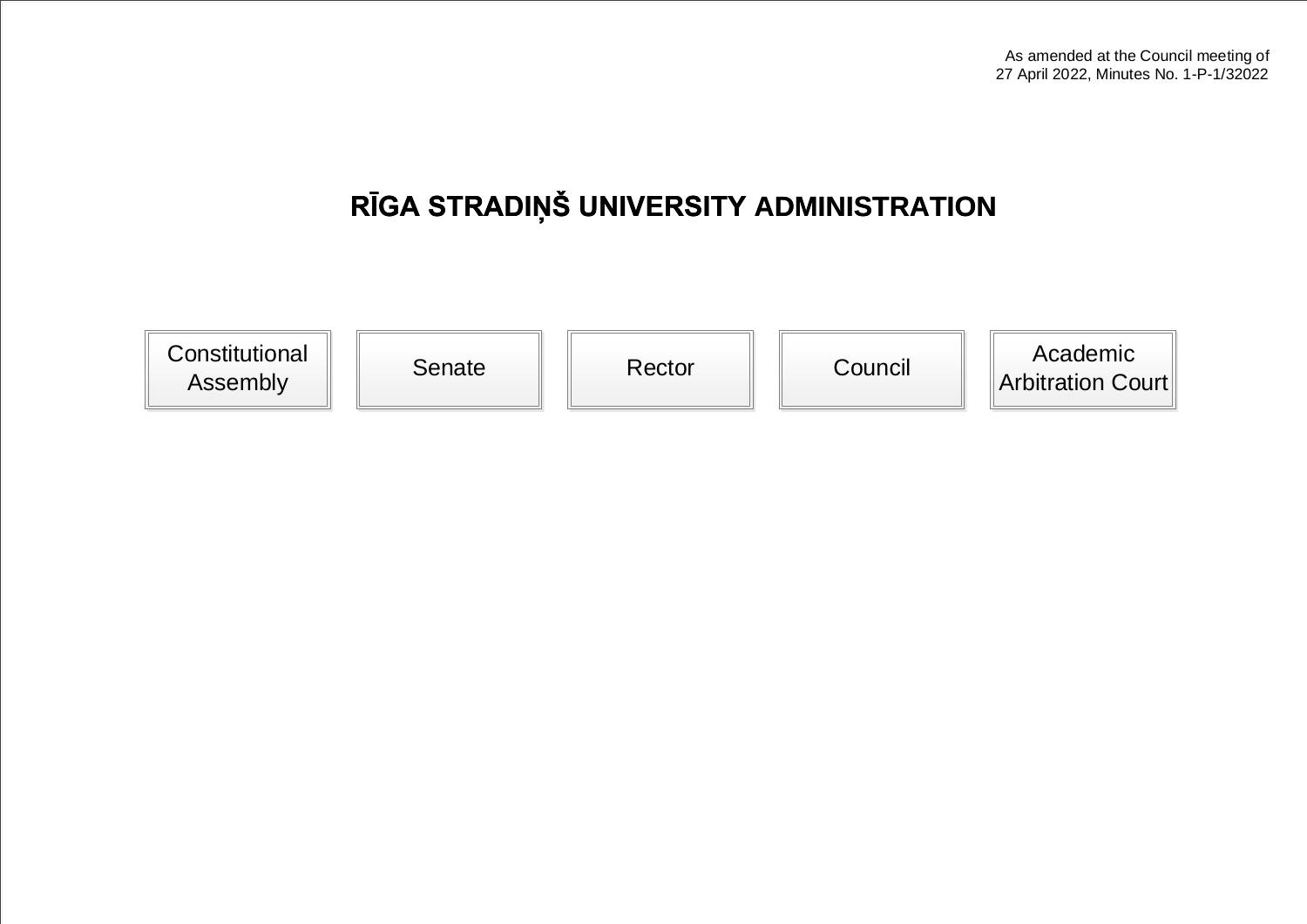## **RĪGA STRADIŅŠ UNIVERSITY ORGANIZATIONAL STRUCTURE**



\* In RSU information systems Rector and Vice-Rectors alongside with structural units and staff under their authority have been classified under administrative body of relevant field.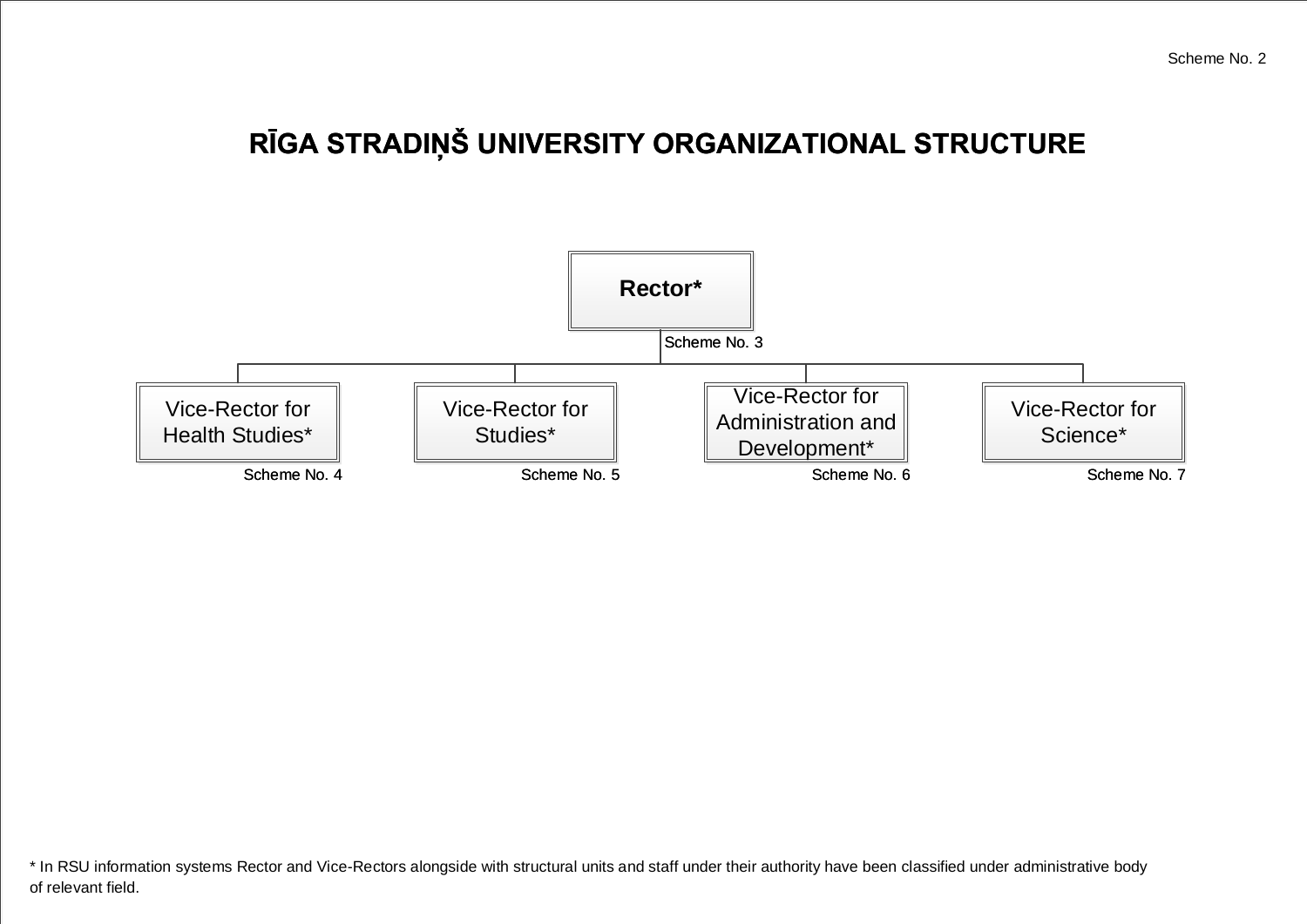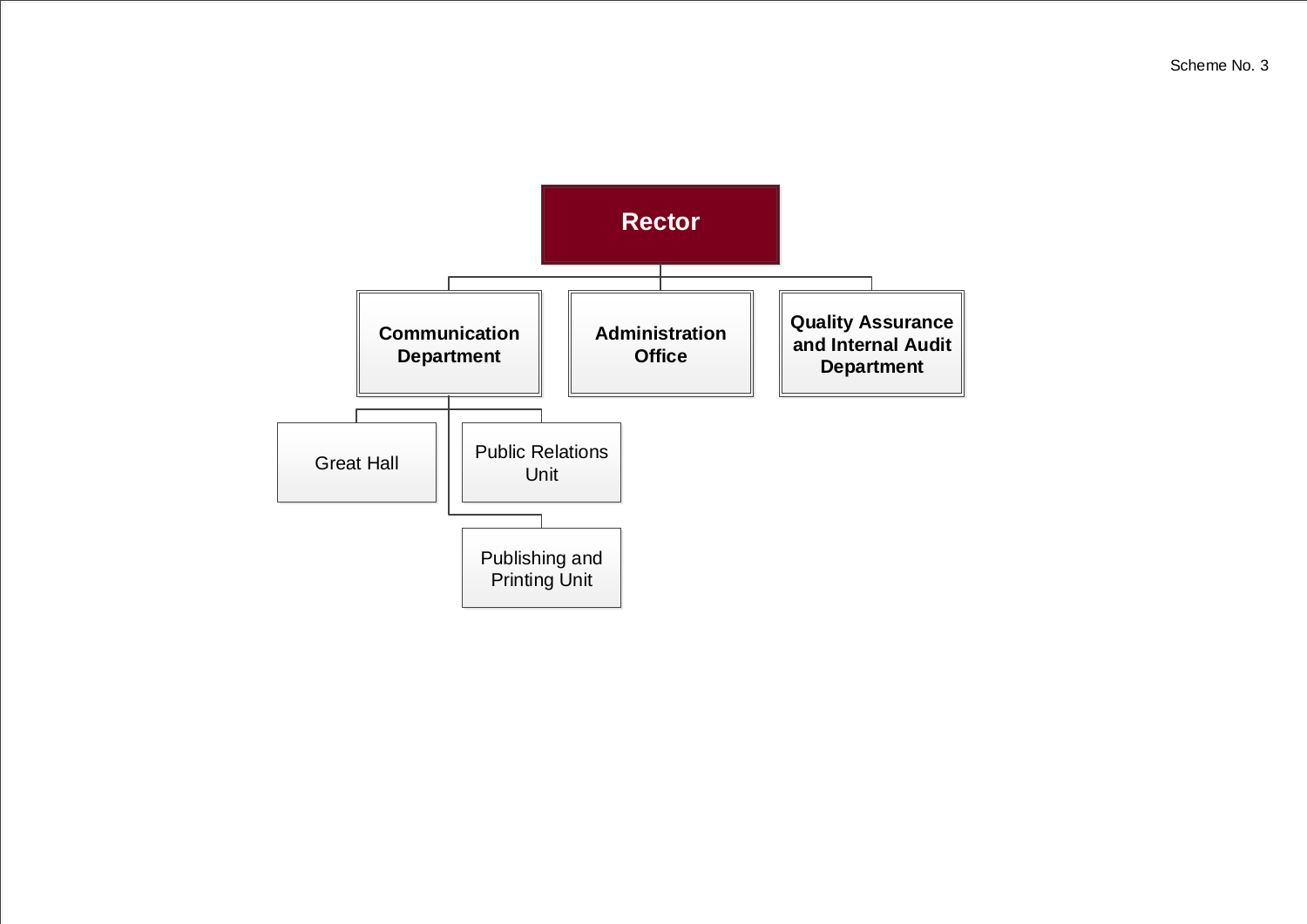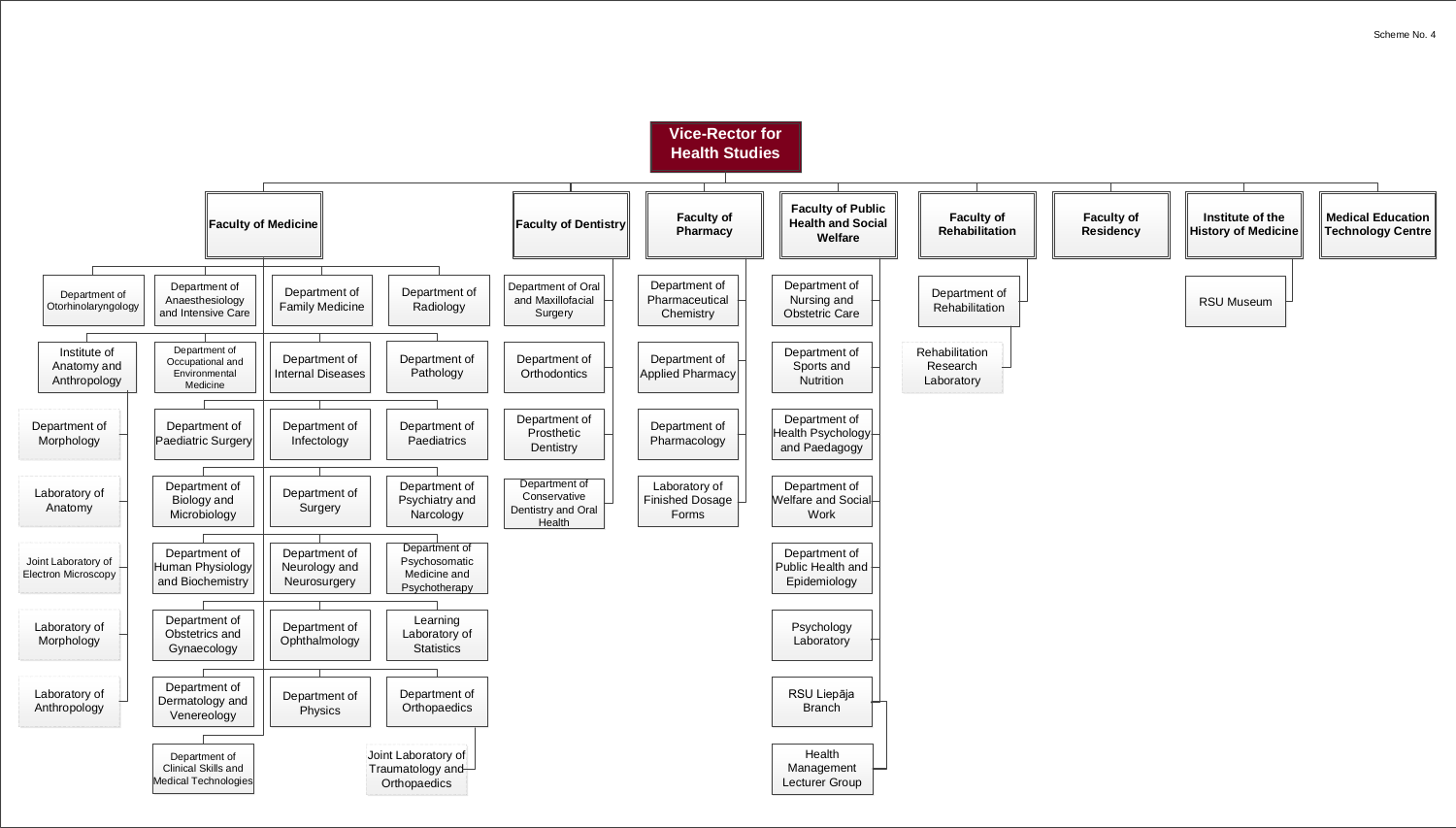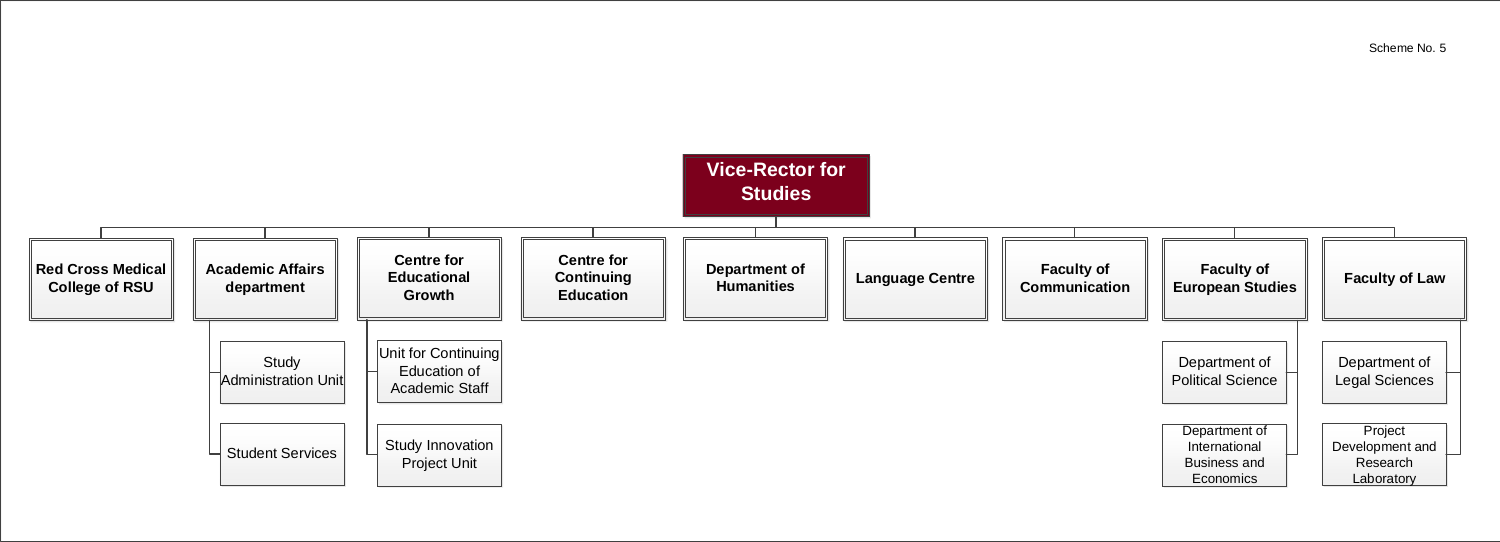